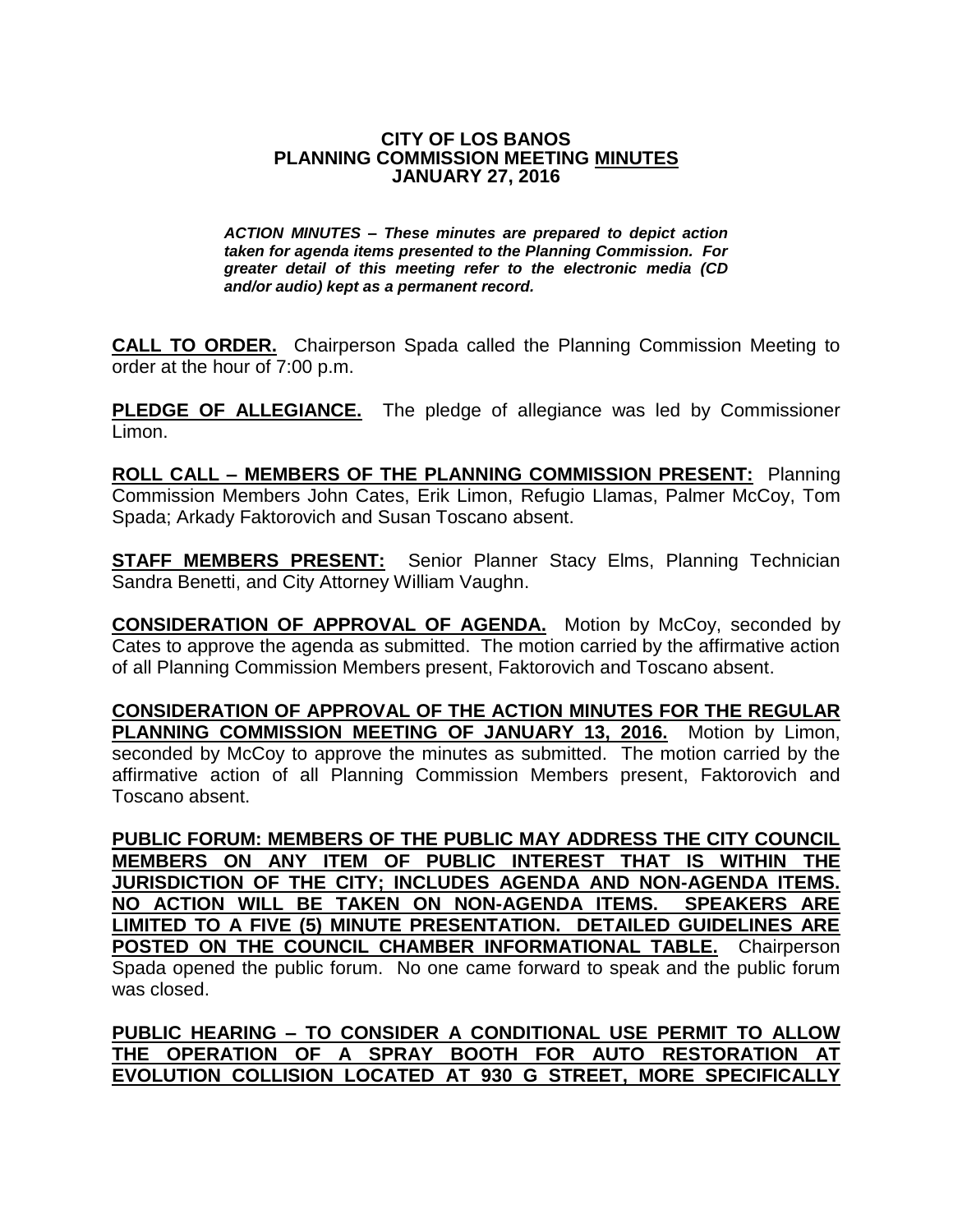**IDENTIFIED AS ASSESSOR'S PARCEL NUMBER: 025-113-016.** Senior Planner Elms presented the staff report, which included a PowerPoint presentation.

Commissioner Limon inquired about water drainage in front of the paint booth, if there were measures in place to deter the flow into the storm drain, and if the storm drain flows into a ponding basin.

Senior Planner Elms responded that it would flow out into the gutter, no detention basin on this side, spoke of how the paint booth is sealed and all vapor and paint is contained within, and no residual will go into any standing water.

Commissioner Cates inquired that since the spray booth has been inactive for a year, if San Joaquin Valley Air Pollution Control District verifies functionality of the booth.

Senior Planner Elms responded that they do provide inspections and how there are fire inspections for all business openings through the business license approval process in addition to building inspections when appropriate.

Chairperson Spada opened up the public hearing. RAY PEREZ, Los Banos, stated that he lives near the project site, spoke of how he asked questions to the Fire Chief when inspected the building, and spoke in support of this item. No one else came forward to speak, and the public hearing was closed.

Commissioner McCoy inquired about the fire suppression system having to be obtained from the City under Exhibit C for Condition of Approval #10.

Senior Planner Elms responded that it is a condition required by the Fire Department.

Motion by Limon, seconded by Cates to adopt Planning Commission Resolution No. 2016-02 – Approving Conditional Use Permit #2015-14 to Allow the Operation of a Spray Booth for Evolution Collision Center Located at 930 G Street. The motion carried by the affirmative action of all Planning Commission Members present, Faktorovich and Toscano absent.

**PUBLIC HEARING – TO CONSIDER A CONDITIONAL USE PERMIT TO ALLOW THE USE OF A TYPE 23 ALCOHOL LICENSE FOR A SMALL BEER MANUFACTURER ONSITE TASTING ROOM FOR PARAISO BREWERY LOCATED AT 80 WEST G STREET, MORE SPECIFICALLY IDENTIFIED AS ASSESSOR'S**  PARCEL NUMBER: 081-190-008. Senior Planner Elms presented the staff report, which included a PowerPoint presentation.

Chairperson Spada opened up the public hearing. No one came forward to speak, and the public hearing was closed.

Motion by McCoy, seconded by Cates to adopt Planning Commission Resolution No. 2016-03 – Recommending Approval of Conditional Use Permit #2016-01 to the Los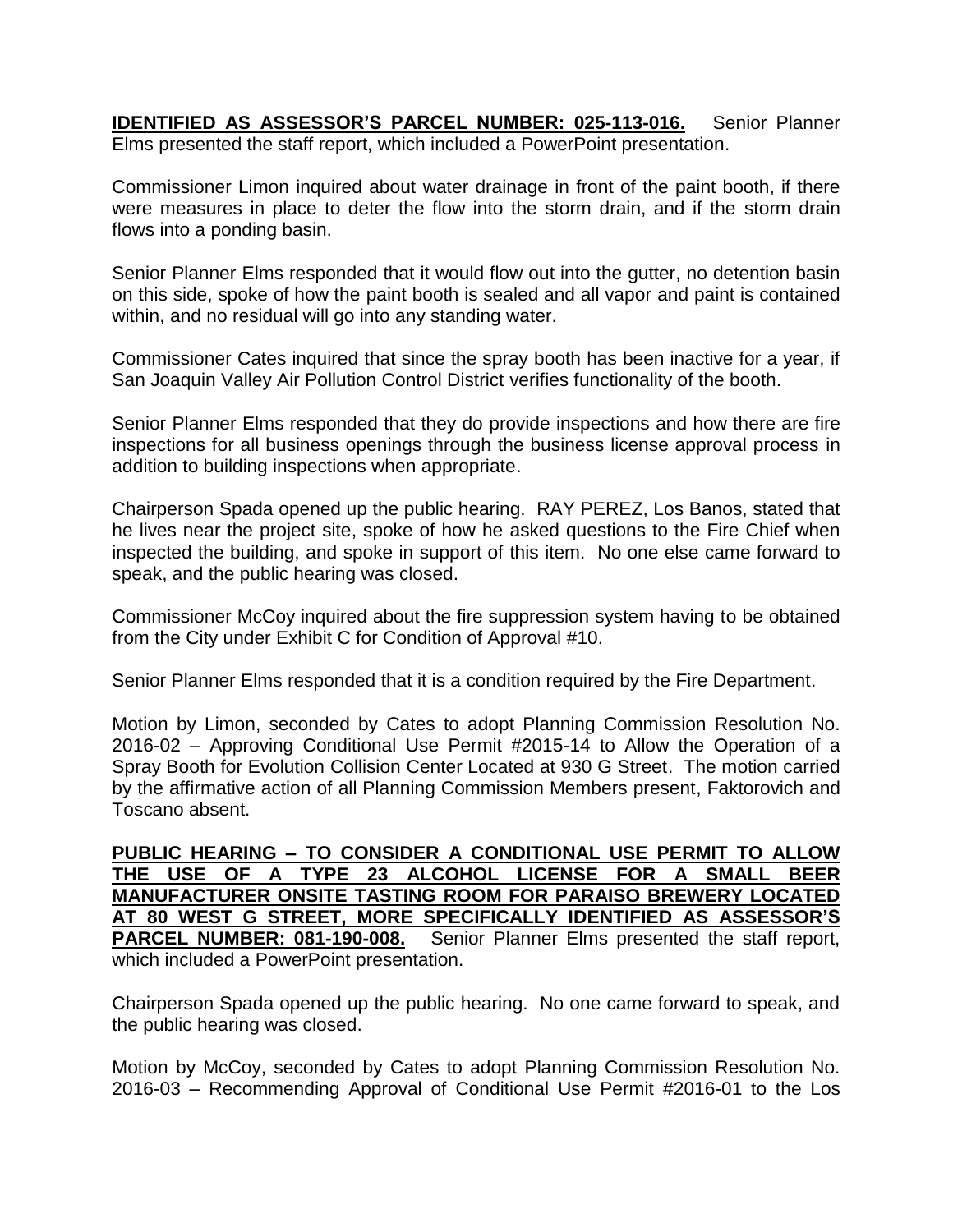Banos City Council for the Use of a Type 23 Alcohol License for a Small Beer Manufacturer for the On and Off-sale of Beer for Paraiso Brewery Located at 80 West G Street, Suite C. The motion carried by the affirmative action of all Planning Commission Members present, Faktorovich and Toscano absent.

**PUBLIC HEARING – TO CONSIDER VESTING TENTATIVE TRACT MAP #2015-04 FOR THE SUBDIVISION OF APPROXIMATELY 3 ACRES INTO 14 RESIDENTIAL LOTS IN THE MEDIUM DENSITY ZONING DISTRICT LOCATED AT THE NORTHWEST CORNER OF RACQUET CLUB DRIVE AND SAN LUIS STREET, MORE SPECIFICALLY IDENTIFIED AS ASSESSOR'S PARCEL NUMBER: 428-030-**

**019.** Senior Planner Elms presented the staff report, which included a PowerPoint presentation.

Commissioner McCoy asked if this was in a self sustaining landscaping and lighting district.

Senior Planner Elms responded that it is self sustaining, spoke of how joining a lighting and landscaping district is a standard as well as joining a community facilities district.

Chairperson Spada opened up the public hearing. RICK MUMMERT, Benchmark Engineering, spoke in representation of the property owner and applicant, spoke of some major expenses within the conditions including his concerns regarding the walls having to be built at the time of recordation of the final map and asked to defer the wall requirement until the building permit is pulled.

Senior Planner Elms responded that the existing fence is the nuisance so staff can adjust the conditions to require the wall to be torn down prior to the recordation of the map and to allow the masonry wall to be built upon occupancy.

City Attorney Vaughn clarified that when the first building permit is pulled is when the wall should go up.

There was consensus among Commissioners, staff, counsel, and the applicant regarding the addition of a condition for the removal of the existing wall prior to the recordation of the final map along San Luis Street and Racquet Club Drive and the amendment of Condition of Approval #71 to state if either lots 1 or 2 get built first, then the wall to the south shall be built, or if any of lots 3-14 get built first, then the wall to the north shall be built.

No one else came forward to speak, and the public hearing was closed.

Motion by Limon, seconded by Cates to adopt Planning Commission Resolution No. 2016-04 – Approving Vesting Tentative Tract Map No. 2015-04 for the Subdivision of Approximately 3.1 Acres into 14 Medium Density Parcels Located at the Northwest Corner of San Luis Street and Racquet Club Drive; More Specifically Identified as Assessor's Parcel Number: 428-030-019 adding a condition for the removal of the existing wall prior to the recordation of the final map along San Luis Street and Racquet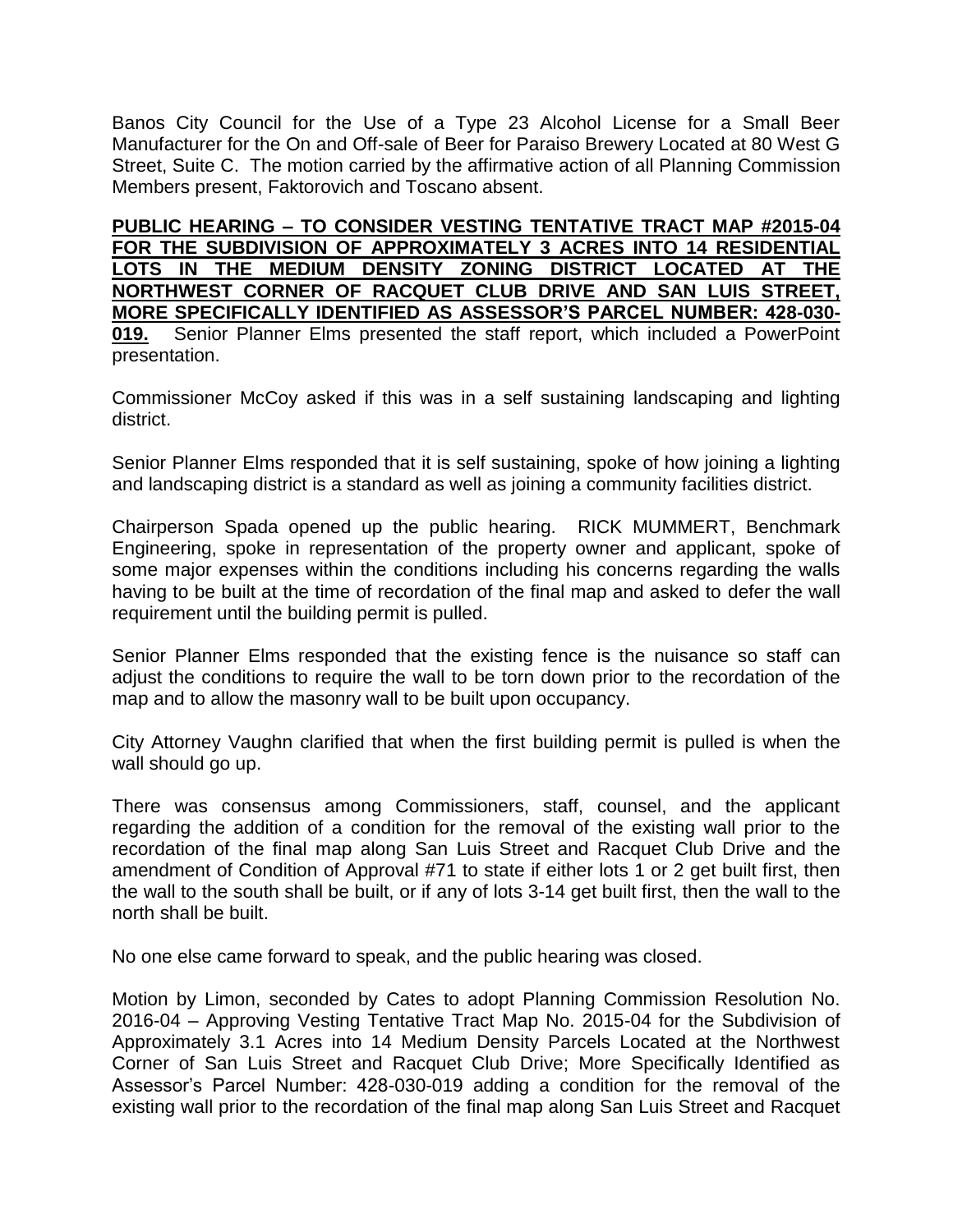Club Drive and the amendment of Condition of Approval #71 to state if either lots 1 or 2 get built first, then the wall to the south shall be built, or if any of lots 3-14 get built first, then the wall to the north shall be built. The motion carried by the affirmative action of all Planning Commission Members present, Faktorovich and Toscano absent.

**PUBLIC HEARING – TO CONSIDER AND MAKE A RECOMMENDATION TO THE LOS BANOS CITY COUNCIL TO ADOPT A PROPOSED ORDINANCE TO REGULATE AND CREATE A PROCESS FOR TEMPORARY USES ON PRIVATE (NON-RESIDENTIAL) PROPERTY IN THE CITY OF LOS BANOS (CONTINUED FROM JANUARY 13, 2016).** Senior Planner Elms stated that staff would like to open the public hearing, take public comment, and close the public hearing due to a typo in the public hearing notice and stated that the public hearing will be readvertised.

Commissioner Limon inquired how this ordinance originated.

Senior Planner Elms stated that staff adjusted the special events ordinance to pertain to public property and developed this new draft ordinance to address private property.

City Attorney Vaughn stated that the previous special events ordinance contained things liked dumpsters and storage containers so categories were clarified between special events and temporary uses, how this is a cleanup of our ancient code, reorganizing and separating private and public property uses, differences between temporary use and special events, how this ordinance came forward to Planning Commission back in October and was recommended to City Council, how staff is trying to deal with things that are happening on private property in terms of entertainment, functions, and charitable events and will probably exempt them from this ordinance.

Chairperson Spada opened up the public hearing. KATHY BALLARD, Los Banos, asked who pays for the permit if there is an event on private property, stated that Baskin Robbins does a movie night and asked if that would need a permit, asked for clarification as to when a permit would be needed; Senior Planner Elms stated that the person putting on the event would pay for the permit; City Attorney Vaughn stated that a use not typical of the business or main function of the building isn't anticipated in the zoning district, and the need to attempt to protect the zoning districts so neighbors don't have to deal with activities they haven't anticipated when investing in opening a business; Senior Planner Elms added that the City Council gets complaints from citizens and they come to staff to fix the issues but staff doesn't have any tools to be able to address those issues, how this is a good opportunity for staff to revisit these issues, and how the code is silent about regulating these types of uses.

Commissioner Llamas inquired how long she had been doing these movie nights and if there were any problems.

Mrs. Ballard responded that she has done three and that there were no problems.

Commissioner Llamas inquired about the costs for a permit for this activity.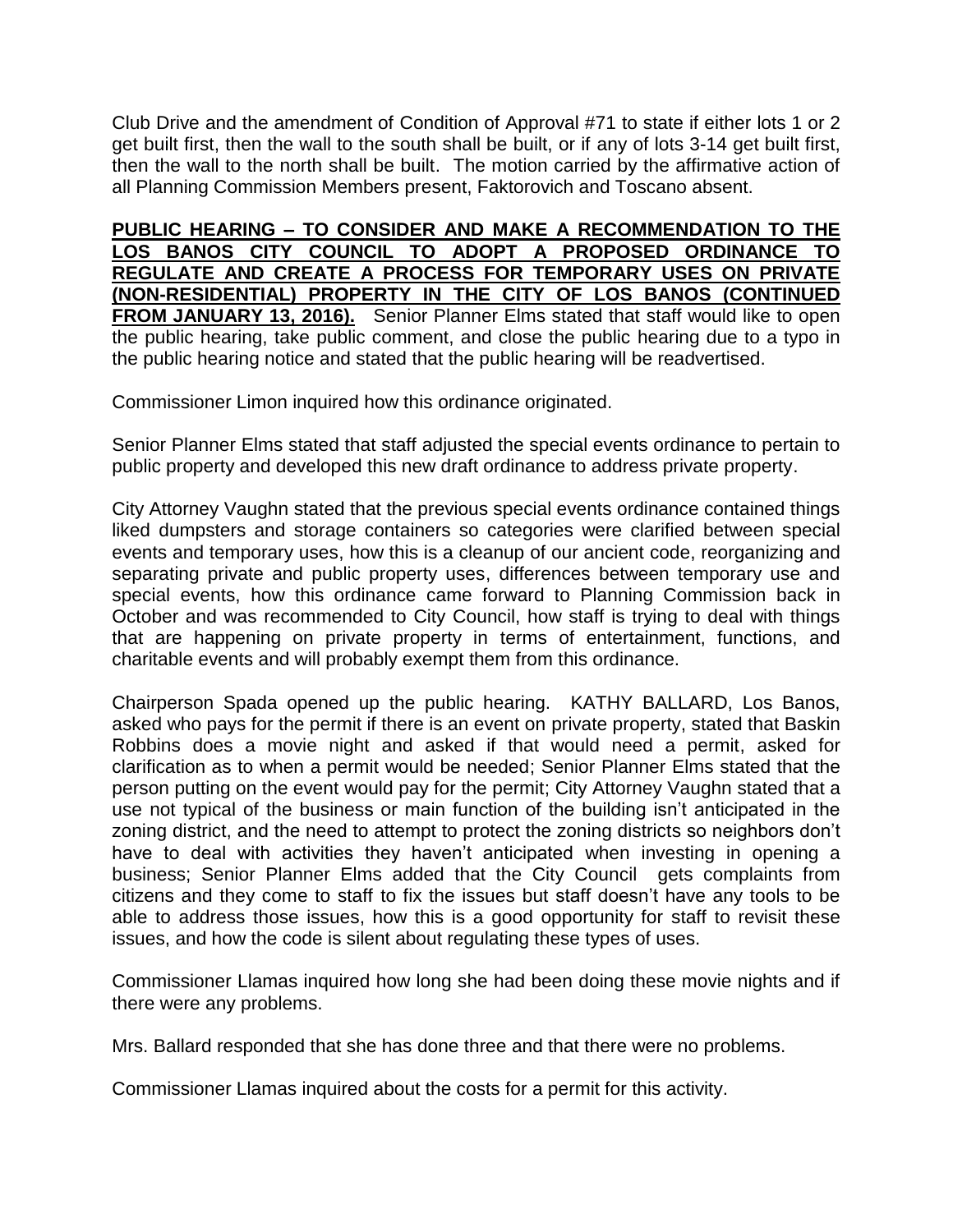Senior Planner Elms stated that the code currently requires an Administrative Permit that has a \$250 application fee for events such as selling flowers for Valentine's Day in parking lots on private property.

Commissioner Llamas spoke of his concern for fundraising events having to apply for a permit.

City Attorney Vaughn stated that the previously approved resolution states that fundraising by a non-profit on their own property does not require a permit, how the wording is in the current ordinance and also hasn't changed in the ordinance that draft.

Senior Planner Elms explained how the City participates in full cost recovery for permit.

Commissioner Llamas noted that right now the City may be recovering money but in the long term they will see less commerce.

Commissioner McCoy stated that the City Council sets the fees.

Chairperson Spada inquired if yard sales will be part of this, understands the need for the permit, we put a cap on how many times we can have garage sales, and hopes there isn't a fee attached to the permit.

City Attorney Vaughn stated that the Planning Commission approved a resolution that didn't require permits for garage sales and only limited them to four times per year.

No one else came forward to speak, and the public hearing was closed.

No action was taken.

**COMMUNITY & ECONOMIC DEVELOPMENT DEPARTMENT REPORT.** Senior Planner Elms spoke of the upcoming Planning Commission Academy March 2-4, 2016 in San Ramon, how the Presidential East Annexation will come back to the Planning Commission in the next few months in a little different format, an upcoming item for a General Plan Amendment, Zone Change, and Conditional Use Permit for the former World's Fair building, as well as a temporary uses ordinance that will be coming back to the Planning Commission.

Commissioner McCoy asked for an update on the former K-Mart building.

Senior Planner Elms stated that access on State Route 152 was a topic of communications with the railroad as of yesterday and today, how there are technical parts to this due to the railroad having an old easement with the Redevelopment Agency, the need to change the lease to the City instead of the Redevelopment Agency, trying to be the middleman between Caltrans, the railroad and the property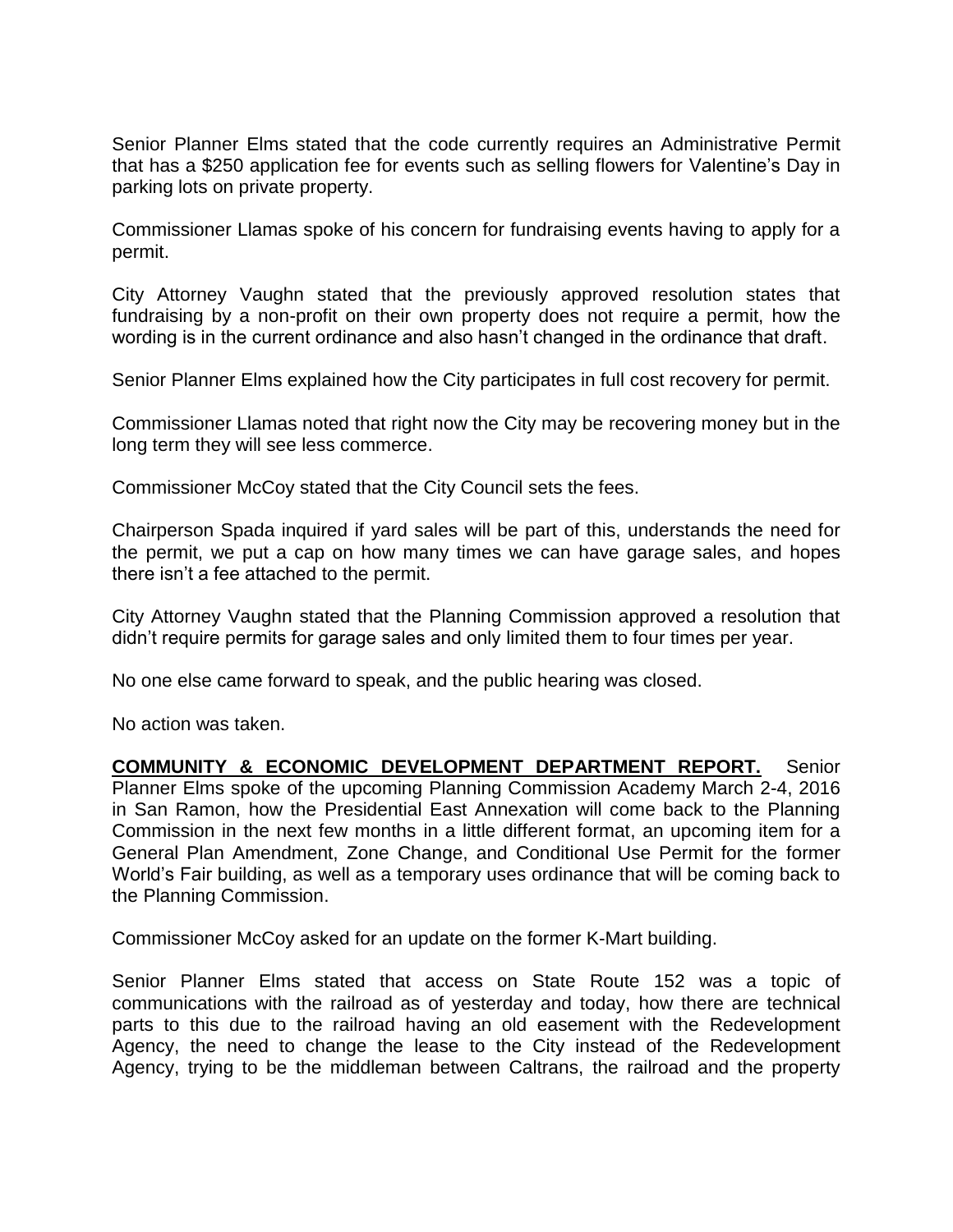owner, and how the leases for tenants with the new property owner is contingent on this access.

Commissioner McCoy inquired about the status of the State Route 152 medians.

Senior Planner Elms responded that the City Council recommended to not go forward, how the City Council did support adding technology and software to the traffic lights and synchronization but won't be seeing the median happen due to the businesses that came out and spoke against it, and how she hopes improvements continue to be made to help with safety and traffic.

Chairperson Spada inquired about the status of tenants in the former Lowe's building.

Senior Planner Elms responded that Fitness Evolution is the first tenant to be secured at this location, how she spoke with the property owner who is working with really great businesses to locate here, and how the Community & Economic Development Department will be using a facebook page to release the names of the tenants.

Commissioner McCoy inquired if we can update our website to allow for users to be able to do more things through the website.

Commissioner Cates inquired if there were new screens in the Council Chambers.

Senior Planner Elms responded that the technology was improved so the screens appear clearer due to some wiring upgrades.

## **PLANNING COMMISSION MEMBER REPORTS.**

**CATES:** Thanked staff for their work and the effort in the staff reports.

**FAKTOROVICH:** Absent.

**LIMON:** Spoke of how wonderful staff is and inquired if it was possible to broadcast Planning Commission meetings.

Senior Planner Elms responded that she can bring it up to the Interim City Manager and get his perspective then report back to the Commission.

**LLAMAS:** Thanked the Commission for welcoming him.

**McCOY:** Welcomed Commissioner Llamas and thanked staff.

**SPADA:** Spoke of how staff does a great job, spoke of how the City has lost some jobs due to closures but is gaining some with new businesses coming, and how it is exciting to see these new changes.